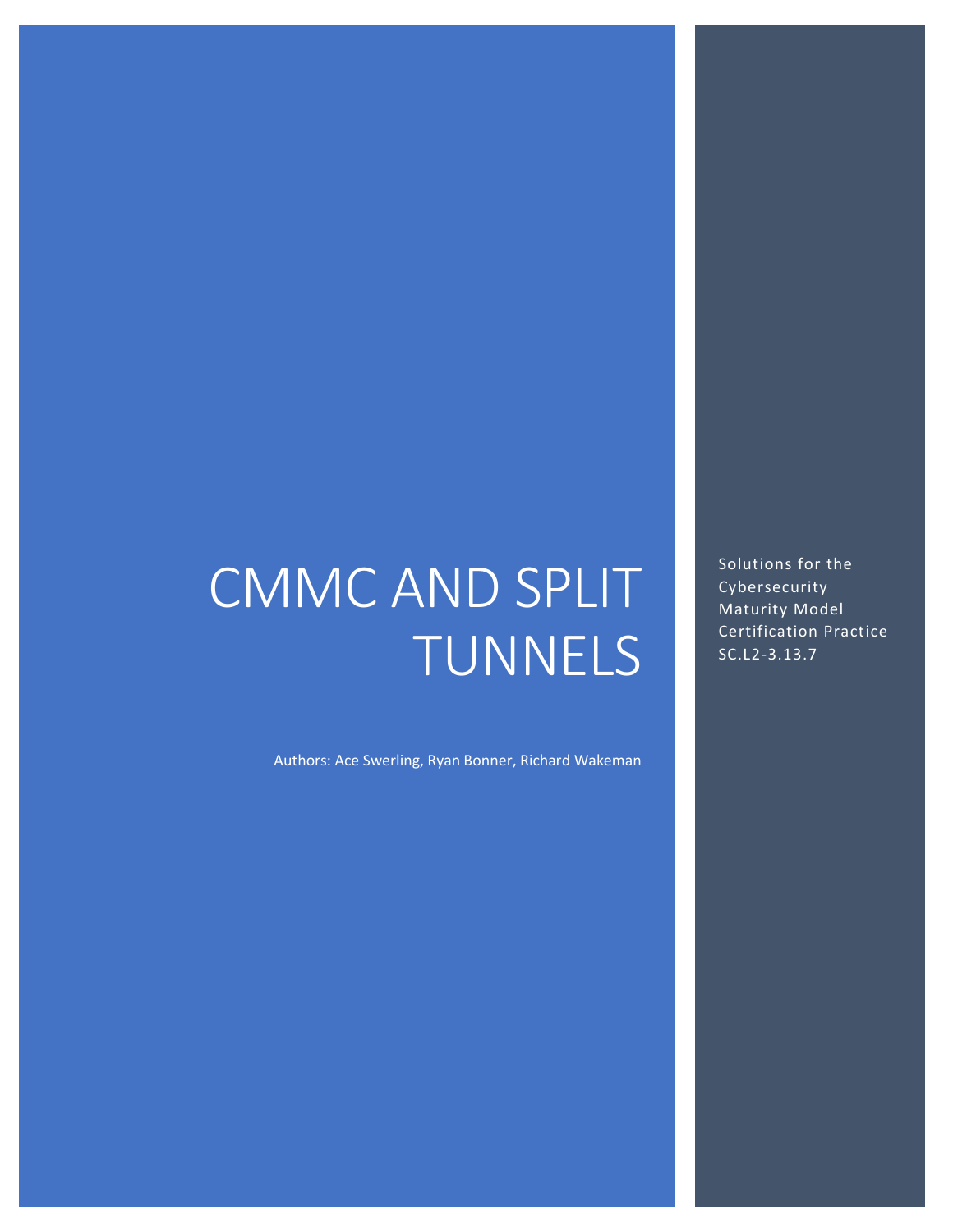# **Contents**

| 2. |  |
|----|--|
| 3. |  |
|    |  |
|    |  |
|    |  |
|    |  |
|    |  |
|    |  |

## <span id="page-1-0"></span>Introduction

Cybersecurity Maturity Model Certification (CMMC) is the DoD's effort to improve the safeguarding capabilities of defense contractors throughout the defense industrial base (DIB). CMMC extends the control set required by Defense Federal Acquisition Regulation Supplement 252.204-7012 (DFARS 7012), which currently drives contracting organizations to implement National Institute of Standards and Technology (NIST) Special Publication (SP) 800-171 to protect Controlled Unclassified Information [\(CUI\)](https://www.dcsa.mil/mc/ctp/cui/) generated under Department of Defense (DoD) contracts.

The NIST SP 800-171 standard required by CMMC 2.0 includes an obligation to avoid split tunnel Virtual Private Networks [\(VPNs](https://csrc.nist.gov/glossary/term/virtual_private_network)). This prohibition has caused confusion for organizations pursuing such VPNs based on recommendations from their technology vendors. This paper intends to address this confusion by explaining the nuances behind the controls and the technology from the perspective of the security community.

# <span id="page-1-1"></span>Control Discussion

The control prohibiting split tunnel VPN is SC.L2-3.13.7, which reads "*Prevent remote devices from simultaneously establishing non-remote connections with organizational systems and communicating via some other connection to resources in external networks* (i.e.[, split tunneling\)](https://en.wikipedia.org/wiki/Split_tunneling)."

Organizations can be confused about exactly how and when the split tunneling prohibition applies based on its wording. To avoid this, it is important to understand the control prohibits split tunnels only when connecting to services that are *outside* the Controlled Unclassified Information [\(CUI\)](https://www.dcsa.mil/mc/ctp/cui/) boundary. It is acceptable to configure a split tunnel to a cloud service that has been configured to demonstrate compliance with NIST SP 800-171 and/or CMMC 2.0 maturity level 2 or higher.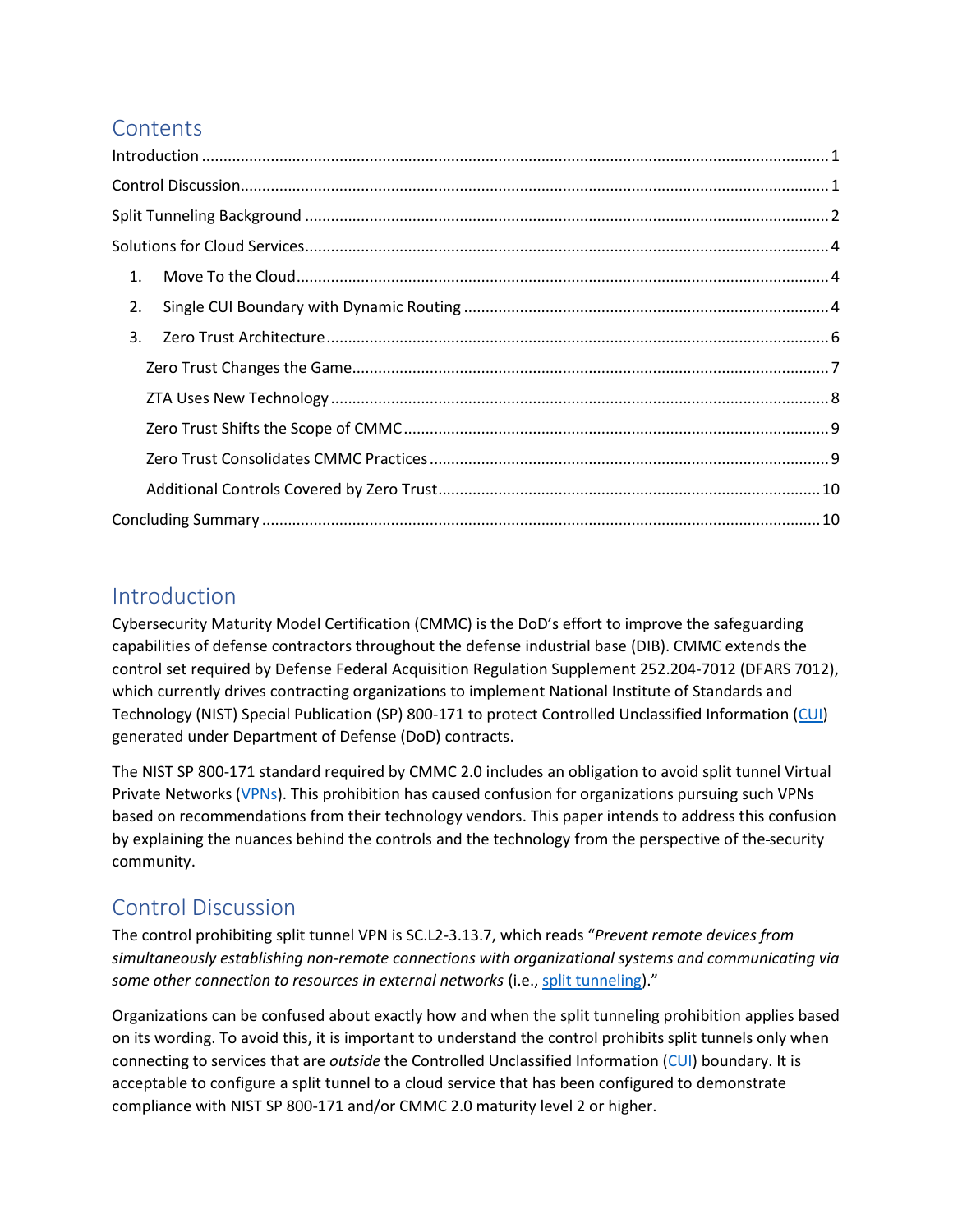For example, a workstation residing on the internet may directly communicate (split tunnel) to both an enterprise datacenter and an internet-based (cloud) service so long *as both are within the CUI boundary* and have been configured to NIST SP 800-171. Conversely, this direct communication would *not* be allowed if the cloud service, for example, was not in the CUI boundary nor configured to NIST SP 800- 171.

Put another way, the control allows split tunneling to any asset, including cloud services, if they are defined as in-scope within an organization's SSP. Split tunneling is disallowed when connecting directly to services out of scope of the SSP.

This point will be discussed in detail later.

# <span id="page-2-0"></span>Split Tunneling Background

Split tunneling is a networking technique that sends some traffic over a VPN and other traffic through another route. This is considered a split tunnel VPN because the traffic is split between the two locations using two tunnels. This scenario often arises when somebody's work requires securely accessing resources in both a internal enterprise services and internet-based cloud services.

Optimal networking efficiency calls for routing traffic directly to the resources, be it the datacenter or the cloud service. The traffic is protected by encryption and the user has a much better experience. An alternative is to route all traffic from a workstation through a centralized network device and then allow traffic to route as needed from there, also known as a hairpin through a VPN chokepoint. They both get the job done, but the hairpin introduces performance issues as the network traffic must travel further to reach destinations outside the centralized environment.

While it might be tempting to use split tunneling to mitigate performance issues when connecting to cloud services, if not configured properly, this approach may leave web traffic vulnerable to cybersecurity threats that are intended to be addressed by NIST SP 800-171.

The tunnels are secure if properly configured and are not inherently concerning. The concerns leading to Control SC.L2-3.13.7 arise since many organizations use their external network devices (like firewalls and VPN concentrators) as monitoring points for network traffic, looking through network flow information for malicious activity.

These monitoring points are also generically called *Policy Enforcement Points* (PEPs) and are called *Managed Access Control Points* in NIST 800-171. [CISA](https://www.cisa.gov/) defines these in the [TIC 3.0 Reference Architecture](https://www.cisa.gov/sites/default/files/publications/CISA%20TIC%203.0%20Reference%20Architecture%20v1.1.pdf) as "security devices, tools, services, or applications that enforce the security capabilities. Enforcement may occur at any point between endpoints. Enforcement actions include permit, deny, modify, redirect, delay, and other forms of data manipulation. The actions are initiated based on a variety of attributes, as defined in security policies."

When using a split tunnel, the network traffic moving between an endpoint and a cloud service can bypass the network monitoring and policy enforcement if it does not traverse through the external network endpoints, i.e. the PEPs. This results in a lack of visibility into security threats, which motivated NIST's prohibition of split tunnel VPNs. To mitigate this, the NIST control requires all traffic from a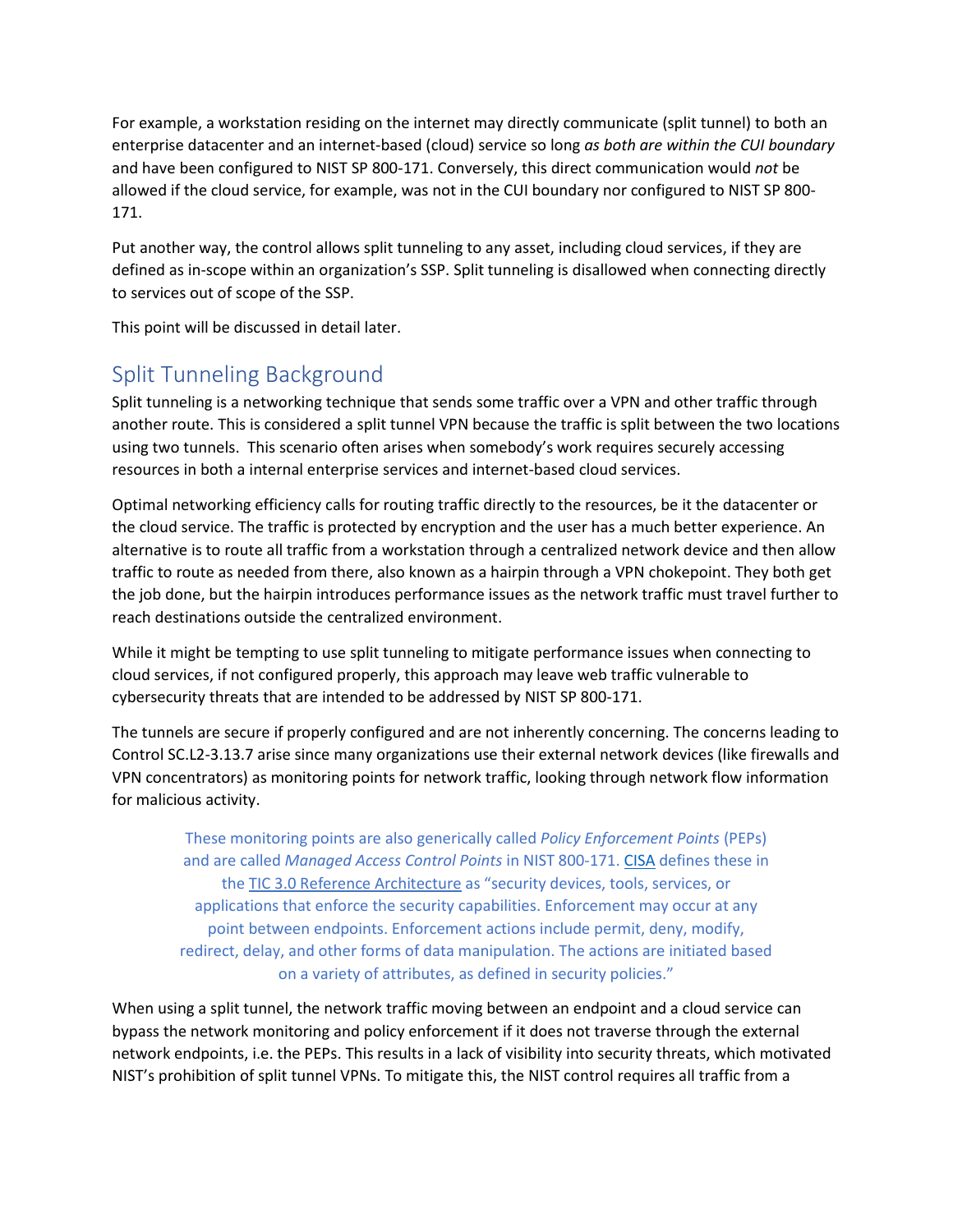remote workstation to traverse a VPN tunnel terminated at a location managed by the organization so it may be monitored for security issues.



*Figure 1 – Split Tunnel VPN Prohibited by CMMC Controls*

However, this type of VPN tunnel routing can significantly impact network performance and cost, especially in latency-sensitive applications like audio/videoconferencing (Teams, Zoom, GoToMeeting, etc.) as traffic to these services must route through the enterprise network over the VPN tunnel.



*Figure 2 – No Split Tunnel as Required by CMMC Controls*

The additional network overhead introduced by this configuration is often barely noticeable when browsing the internet but can introduce a poor user experience to applications that are sensitive to network timing and jitter like voice and videoconferencing. This dissatisfaction can lead to users to seek alternative means of collaboration, often outside of corporate governance, such as unmonitored phone calls.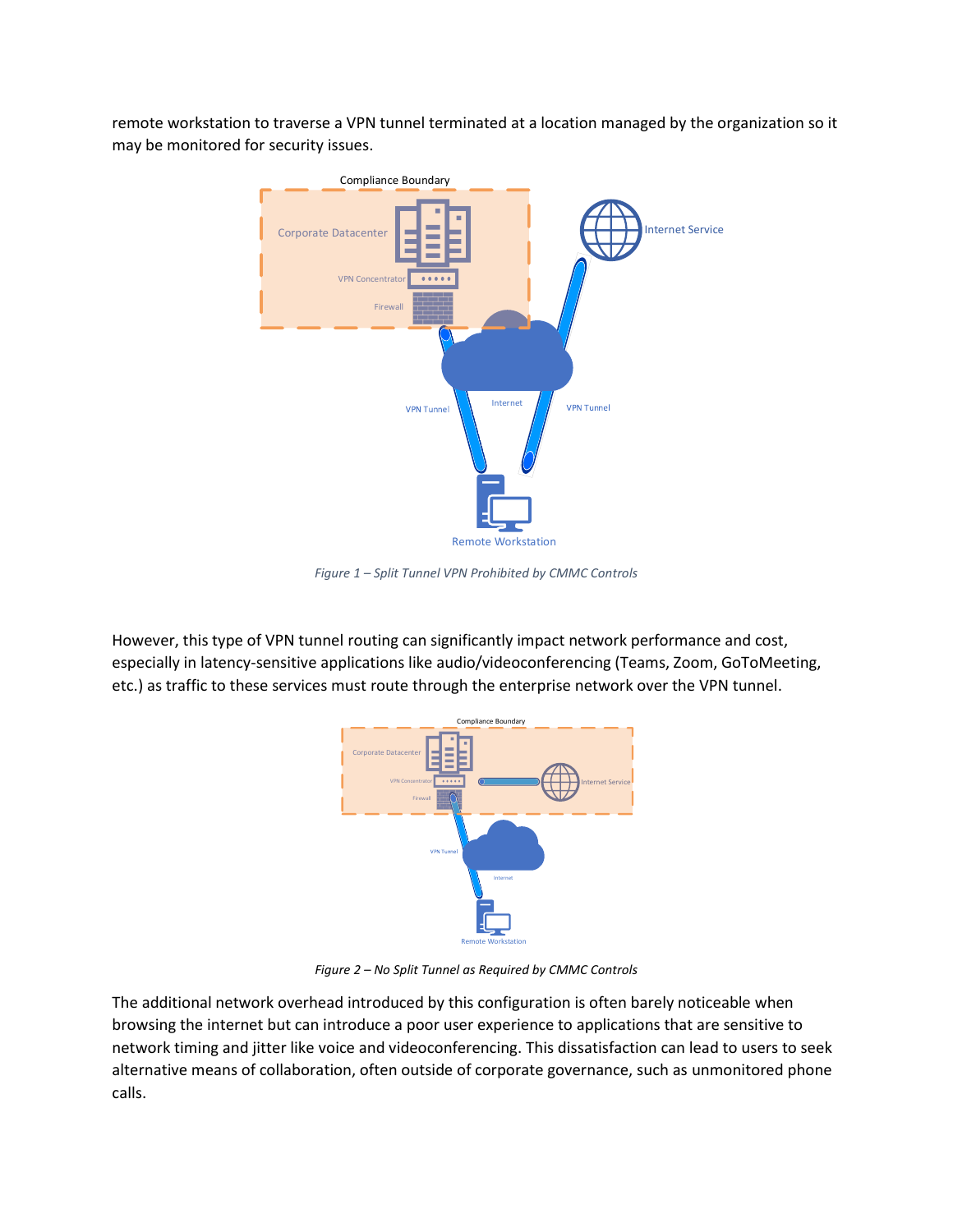This performance problem led leading cloud service providers (CSPs) like Zoom and Microsoft to recommend traffic directly connect with their cloud services to avoid these latency issues.

This places the optimal technical approach at odds with security requirements, creating a dilemma between the performance demanded by users and security demanded by the regulations.

# <span id="page-4-0"></span>Solutions for Cloud Services

There are several options to resolve the dilemma between efficient consumption of online services and safe monitoring of their use. Moving security services to the cloud allows organizations to reroute Internet traffic through a ubiquitous security layer in the cloud while continuing to rely on VPN protection for traffic flowing in and out of the on-premises datacenter.

## 1. Move To the Cloud

<span id="page-4-1"></span>Split tunneling may be avoided altogether if there are no resources in a corporate-owned network, which would require no VPN. For example, using Microsoft 365 for collaboration (including Teams for conferencing) and Azure for computing places everything within a single technical environment and CUI boundary. Placing computing resources within Amazon AWS and using their Chime service or using Google's GCP, Google Docs, and Google Meet could achieve the same goal, *assuming all services reside within the same compliance boundary.* Any connection to a service outside the boundary would be considered split tunneling, prohibiting it from holding CUI.



*Figure 3 – Everything in The Cloud = No Split Tunnel*

## 2. Hybrid-environment with Dynamic Routing

<span id="page-4-2"></span>Another option is to include all cloud services within a single CUI boundary, applying NIST SP 800-171 VPN controls to both the datacenter and any other internet-based service. This will adequately protect the data as required by the regulations because it will always be covered by the security controls.

In these cases, split tunneling is allowed because the prohibition only applies to connection to *external*  services, i.e. those that are outside the CUI boundary. This makes sense as the intent for the SC.L2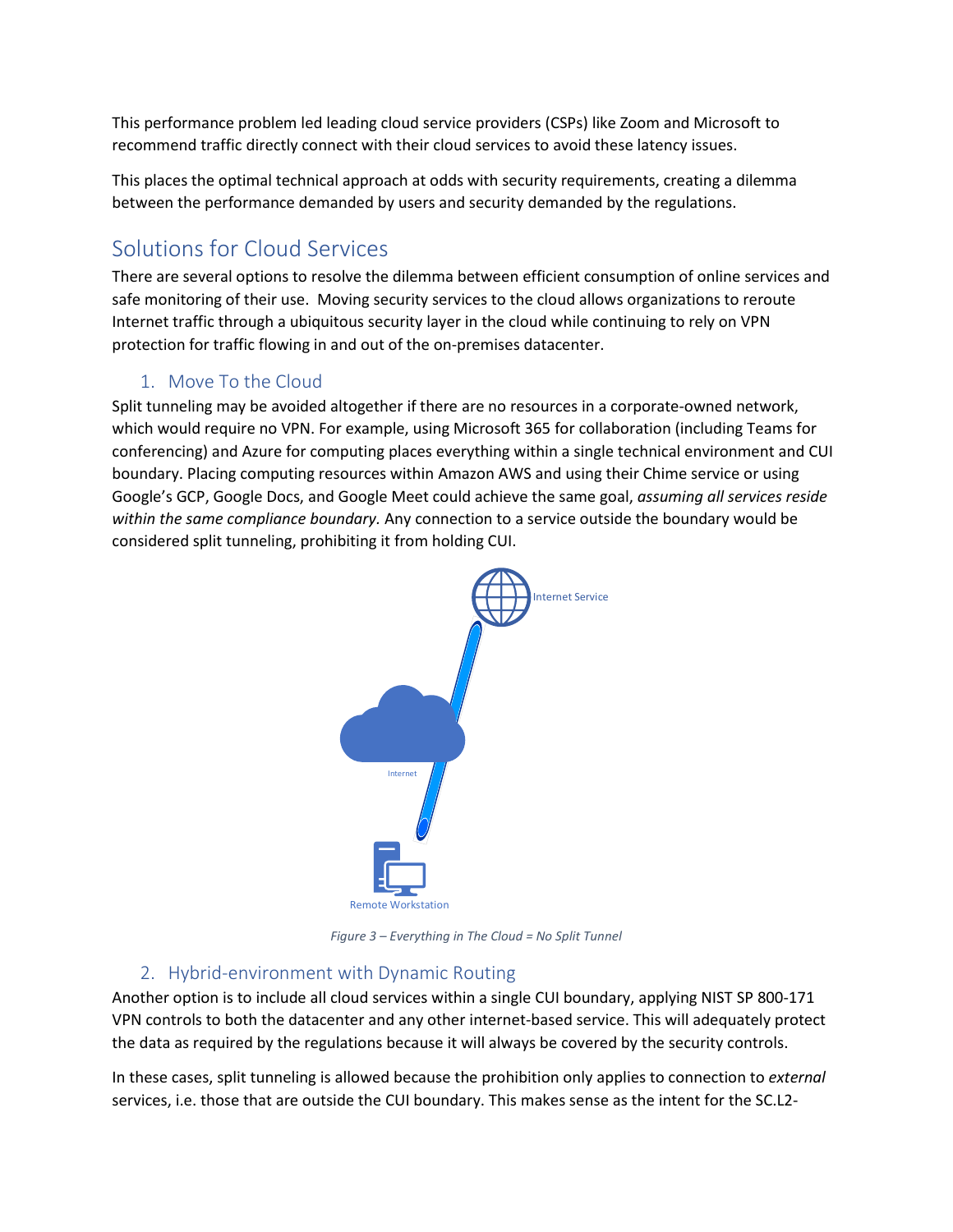3.13.7 control is to protect CUI by ensuring all network traffic is monitored. Since all services within a CUI boundary are adequately monitored and the CUI never passes outside the organization's visibility, the data stays protected even when running a split tunnel VPN.

The split tunnel is achieved via what may be called "*dynamic routing*" or *"hybrid VPN"* by configuring a conditional access rule on the organization's VPN. Traffic from a trusted endpoint to a cloud service is allow-listed, permitting traffic to bypass a VPN device in the enterprise datacenter and communicate directly with the *cloud* services. This functionality is known to be provided by VPNs from Fortinet, Cisco, Palo Alto, Azure, and Watchguard, although it is not limited to these vendors' products.

Walking through an example, say somebody uses Microsoft 365 on a workstation and uses Teams for videoconferencing. Also say this person frequently works from home and accesses data within an enterprise datacenter. This user would need to access the datacenter via a VPN to facilitate this secure access and protect the data as it transits the internet.

It is recommended to configure the VPN to recognize when traffic is intended for the organization's CMMC-compliant Microsoft 365 environment. In this case, the VPN would see Microsoft 365 on its allowlist and instruct the VPN software residing on the workstation that it may connect directly to Teams without VPN to operate as efficiently as possible.

Conversely, that user may receive an invitation from an outside vendor to join a call on Zoom. The Zoom service is outside the CUI boundary and does not fall under the organization's CMMC boundary. This makes Zoom an external service as defined by 800-171 and CMMC, meaning the prohibition on split tunneling applies. The VPN service would not see Zoom on the allowlist so all traffic would need to traverse the enterprise datacenter via the VPN before it can reach Zoom. The same situation would apply for any other internet service, including Gmail, Salesforce, or Facebook.

*Note: all companies and services are mentioned as examples. There is no limitation inherent to any of these services. Instead, the limiting factor is whether they are configured consistent with the security frameworks, allowing them to reside within an organization's compliance boundary.*

More details on this approach may be found in Matt Titcombe's blog post at [CMMC, Split Tunneling, and](https://peakinfosec.com/information-security/compliance/cmmc/split_tunneling/)  [COVID | Peak InfoSec.](https://peakinfosec.com/information-security/compliance/cmmc/split_tunneling/)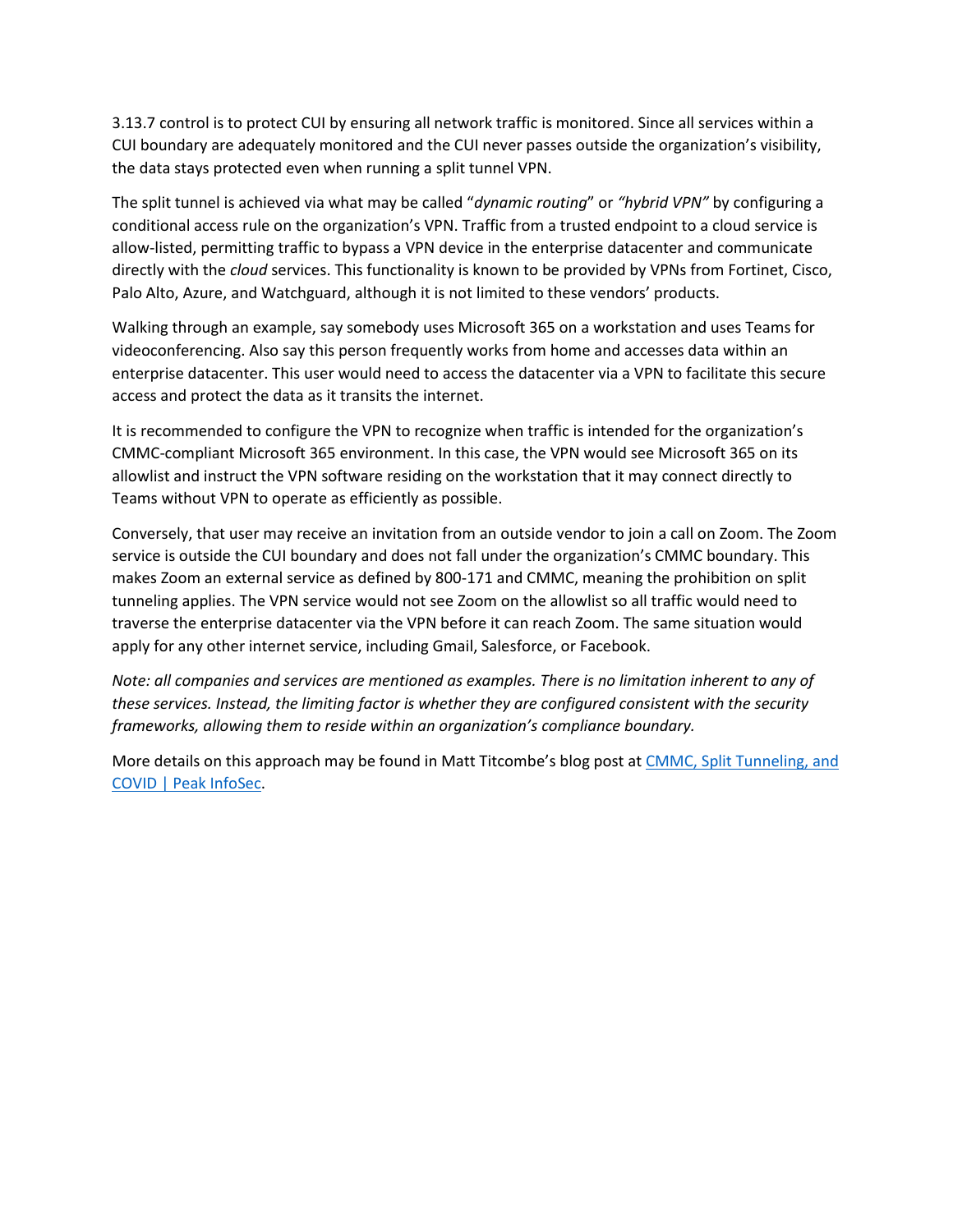

*Figure 4 – Dynamic Routing Is Allowed Within A CUI Boundary*

## 3. Zero Trust Architecture

<span id="page-6-0"></span>[Zero Trust Architecture](https://en.wikipedia.org/wiki/Zero_trust_security_model) (ZTA) has been gaining additional attention within the US government per an [Executive Order](https://www.whitehouse.gov/briefing-room/presidential-actions/2021/05/12/executive-order-on-improving-the-nations-cybersecurity/) from U.S. President Biden. At its core, ZTA evolves organizations away from the historical network-based boundaries in favor of boundaries around individual users and resources. This is achieved by tying access to a user's identity, not the network or the data's placement within it. ZTA denies access by default and only grants access if conditions like the correct user account, access rules, device health, and risk measures are met.

ZTA brings much greater flexibility and power to protecting data while requiring changes to IT architectures and security frameworks. ZTA does not force an organization to choose between it and traditional network controls. Instead, ZTA is often introduced incrementally to a traditional network. ZTA should be considered an addition and improvement to network protection, not a replacement.

ZTA is relevant to split tunnel scenarios because this evolution presents the opportunity to secure CUI without having to traverse a VPN concentrator residing at a network perimeter.

US government standards consider ZTA an emerging space as shown in [Zero Trust Architecture](https://nvlpubs.nist.gov/nistpubs/SpecialPublications/NIST.SP.800-207.pdf)  [\(nist.gov\),](https://nvlpubs.nist.gov/nistpubs/SpecialPublications/NIST.SP.800-207.pdf) [ZTA Reference Architecture \(defense.gov\),](https://dodcio.defense.gov/Portals/0/Documents/Library/(U)ZT_RA_v1.1(U)_Mar21.pdf) and [CISA TIC 3.0 Reference Architecture v1.1.](https://www.cisa.gov/sites/default/files/publications/CISA%20TIC%203.0%20Reference%20Architecture%20v1.1.pdf) It is expected these references will be used to guide implementations in response to the Executive Order, but at the time of this document's release, specific technical details of the government's implementation expectations have not been published. At the time of publication, this means NIST SP 800-171 and CMMC are not completely aligned with ZTA although it is expected they will be revised to better reflect the government's migration toward ZTA. In the meantime, this lack of clarity from the US Government makes an *exclusively* ZTA-focused approach a risky path to compliance. Even if ZTA can result in effective security, the divergence with the regulations will motivate many auditors to raise issues.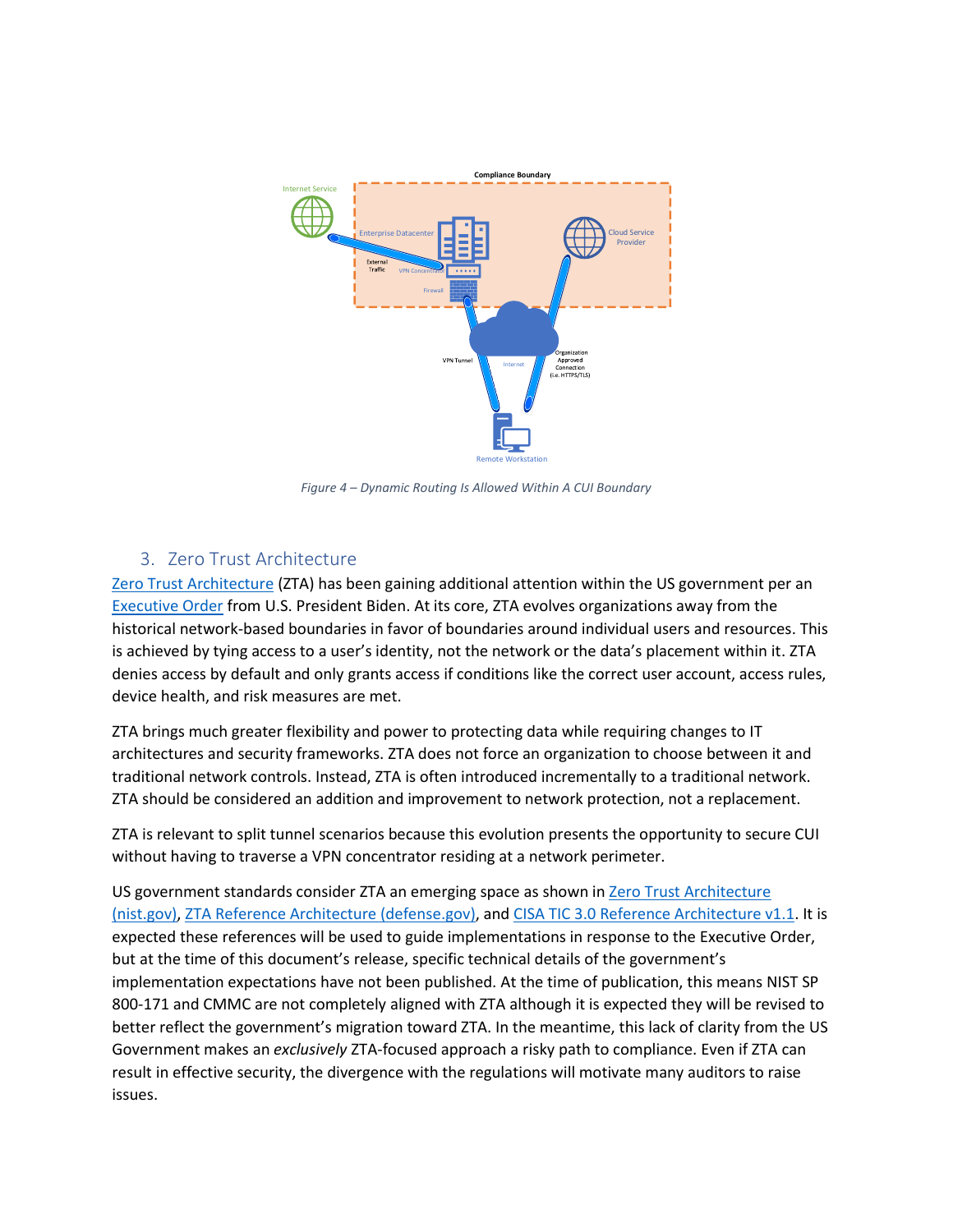Organizations may consider implementing ZTA along with traditional perimeter-based protections, including firewalls and VPN concentrators, while the government works to clarify its approach and evaluation criteria under CMMC. There is substantial security benefit to organizations from ZTA and it's unnecessary to delay implementation until the government determines how to audit this. Recall that the end goal for is to secure data and businesses. Audits and certifications are means to this end, not the goal, which means it is more important to focus on securing the data in a compliant way rather than pursuing solutions to meet a compliance target.

With that said, what's special about ZTA and why is it relevant to split tunnels?

#### <span id="page-7-0"></span>Zero Trust Changes the Game



Organizations used to establish trust by working from secure facilities, controlled areas, and on organizationally controlled networks. Security was enforced at the edge of a corporate network, defining a perimeter at junctions between an organization's network and the internet. This was considered a boundary between an "internal" and "external" network. The internal network would be trusted because it was entirely within an organization's control and the external network would be untrusted because it was not.

Organizations would place a firewall at these junctions to control and monitor traffic traversing this boundary. The firewall is hardened software that determines what network traffic is allowed to flow between the internal and external network. The theory is that this restriction will keep out malicious activity, allowing less rigorous security on software and services on the internal network.

The reality is that computing has changed, threats have become more sophisticated, and firewalldefined boundaries don't support scenarios like joint ventures very well. Scenarios such as working from home are hastening this change since employees are no longer working in static environments. Firewalls still have a role to play but it's unwise to rely on them as heavily moving forward.

Instead of relying on network security services like firewalls and VPNs that restrict network flow, ZTA uses a person's identity and the rules pertaining to data access to determine what's allowed. These credentials are checked before any regulated data is allowed to flow. If a user and his/her device are allowed access to a bit of data, then the traffic will be allowed to flow. If not, then nothing will be allowed. This deny-by-default security posture ensures there is no standing access to applications nor resources, especially for elevated privileges.

To make this happen, the network protection that was previously applied only at a network perimeter is shifted to all devices under an organization's control so that no network is considered trustworthy. There is no "internal" or "external" network. Instead, the system only considers "do you have access or not?"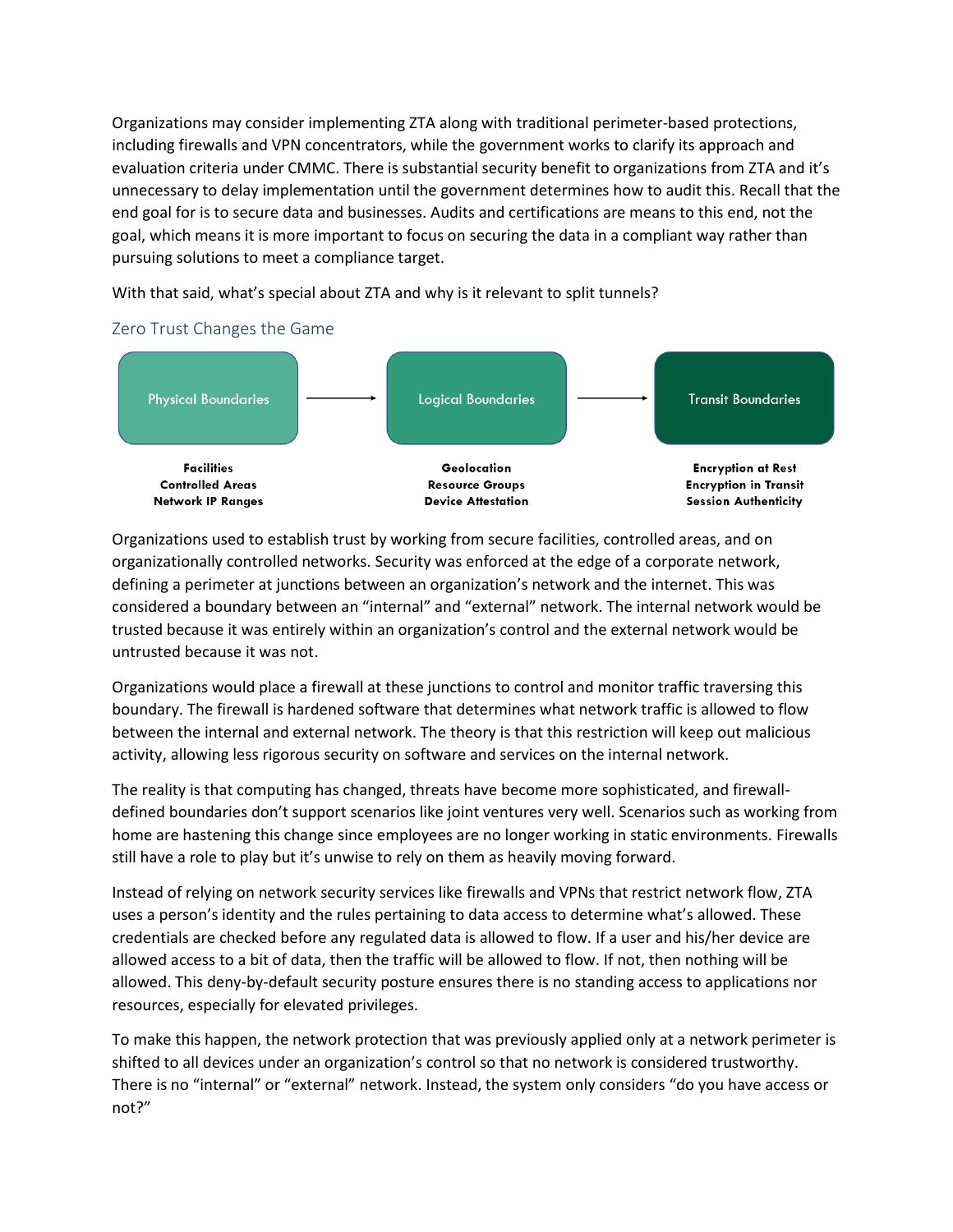This changes the nature of the CUI boundary, which has traditionally focused on protecting data on the "internal" network.

#### <span id="page-8-0"></span>Zero Trust Uses New Technology

The ZTA concept encrypts data at rest and in transit while allowing network activity monitoring. In other words, with ZTA there is still a centralized Policy Decision Point (PDP) but enforces protections through distributed Policy Enforcement Points (PEPs) and devices' traffic tunnel across all networks (even if the network is corporately managed) through encryption effectively protecting all traffic as a VPN would. This avoids both security risks and performance issues pertaining to split tunnels.

This is achieved by implementing a combination of protective capabilities on computing devices, especially those that may reside outside an organization's traditional network perimeter. These include, but are not limited to:

- 1. Dynamic Routing: ZTA will still use conditional routing with a hybrid VPN similar to Option 2. This capability allow-lists services on the internet allowing direct connections from a workstation. This effectively routes all traffic to an organization's perimeter-based VPN endpoint except for services where a direct network connection is desired and allowed.
- 2. Endpoint Detection and Response (EDR): This software is installed on workstations and servers (endpoints) and allows distributed application of network access policy from a centralized console. It also looks for threats on these endpoints and reports to the centralized console so action may be taken. This moves the security monitoring function from the network perimeter to endpoints, ensuring sufficient coverage as required by the regulations.
- 3. Antimalware: This software is installed on endpoints and protects against viruses, worms, and other kinds of malware. Reporting will be forwarded to a centralized console, similar to EDR, so security operations may respond to malware wherever an endpoint may be.
- 4. Data Loss Prevention (DLP): This software encrypts data at rest based on classifications and detects if it leaves a protected environment. This capability applies an additional level of protection, especially to regulated data, that is otherwise difficult to achieve. DLP defines a logical boundary based on the scope of data protection. This logical boundary can be applied regardless of physical or organizational boundaries, which helps support the latest highly abstracted multi-cloud and multi-organization architectures.
- 5. Mobile Device Management (MDM): This service manages endpoint configuration, including for workstations and mobile devices (smartphones, tablets, etc.) This software allows devices to roam outside the organization's network perimeter but still be securely configured. MDM can be used to enforce items like device encryption, password policy, and minimum patch levels. MDM also includes device-level authentication so only recognized devices may access data. In this way, devices are handled similarly to people and service accounts. Prohibiting connections from unvalidated devices helps protect against malicious activity.
- 6. Device Authentication: This capability ensures a device is sufficiently secure before allowing it to access sensitive information. It can check whether the device is sufficiently patched, has been encrypted, requires secure authentication, and has updated antimalware signatures. This is another form of validation, helping to ensure devices are safe before accessing any data.
- 7. DNS Filtering: This service works like an antimalware or spam filter for DNS queries. It maintains a blacklist of addresses that are known to be malicious, which helps block the internet-based command and control networks that are often used by ransomware and other malware.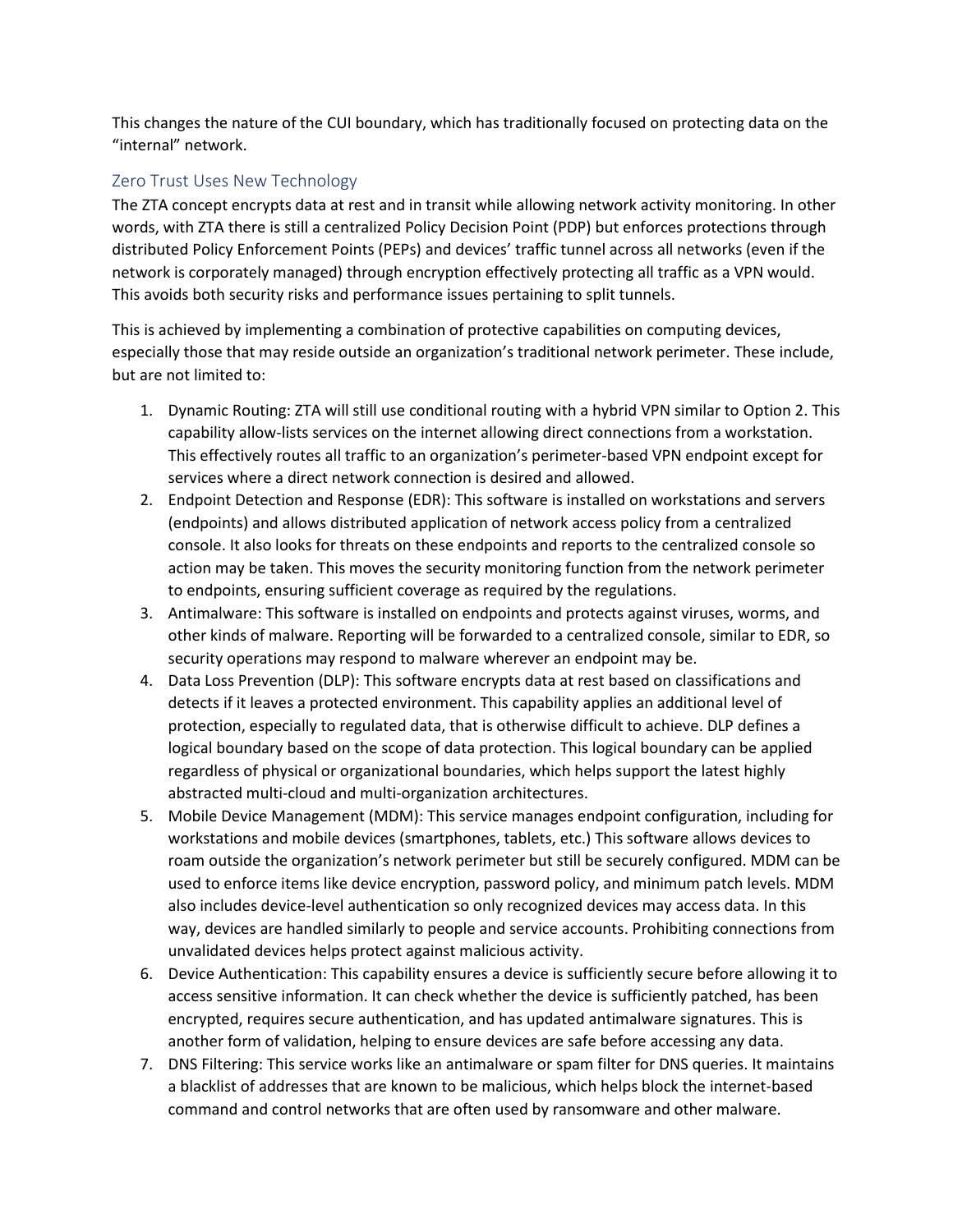8. Risk and Location-Based Filtering: This service monitors network connections and may prohibit connectivity to or from untrusted locations. This may include blocking network connections to embargoed locations (e.g. Section 126.1 Nationals) or with undue risk, such as from impossible locations.

## <span id="page-9-0"></span>Zero Trust Shifts the Scope of CMMC

As a certification, CMMC is validates an assessment boundary. What happens when your assessment boundary doesn't look like a traditional network and security perimeter?

Assessment boundaries used to be the logical networks themselves, with user accounts and devices roaming freely inside the permitter from one network to another once traffic rules granted access. Zero trust tools create perimeters around individual resources, and enforces rules based on a composite (attribute based) algorithm for policy enforcement. Because of this shift, the perimeter shrinks, from an IP range or domain, down to a unique user, device, geolocation, and secure system state. When this happens, the notion of a point-to-point VPN disappears because all network traffic is secured as if it were outside of a traditional perimeter and on a VPN. This eliminates the need for VPN tunnels altogether.

#### <span id="page-9-1"></span>Zero Trust Consolidates CMMC Practices

As the boundaries for implementation (and CMMC assessment) become smaller: zero-trust architectures create defense-in-depth scenarios where certain CMMC practices, written for a broad spectrum of system designs, begin to satisfy practice objectives related to other CMMC practices.

The zero-trust concept of micro-segmentation creates an assessment scenario where the stacking of multiple practices directly satisfies the practice objectives of other CMMC practices. When combined with encryption practices for data in transit and session authenticity (3.13.8, 3.13.11, 3.13.15), all outbound connections from devices within the organization's zero-trust boundaries are also controlled (satisfying SC.L2-3.13.7).

In a ZTA environment, full tunnel VPNs are replaced by host-based protections includin[g Endpoint](https://en.wikipedia.org/wiki/Endpoint_detection_and_response)  [Detection and Response](https://en.wikipedia.org/wiki/Endpoint_detection_and_response) (EDR) and TLS-encrypted network connections. EDR technology implements a centralized framework for network policy that is applied to remote devices. This creates a centrally managed and monitored network protection capability as required by the CMMC controls while distributing the protection across all computing devices, not only the perimeter-based firewalls. Meanwhile, the TLS-encrypted network connections protect the data in transit.

As a reminder, the objective for practice SC.L2-3.13.7 requires that "remote devices are prevented from simultaneously establishing non-remote connections with the system and communicating via some other connection to resources in external networks (i.e., split tunneling)." In a zero-trust architecture, other CMMC practices satisfy this practice objective. In a design where networks are not considered trustworthy, host-based firewalls provide boundary protection on the device itself. Because CMMC 2.0 Level 3 requires organizations to adopt a deny-by-default posture to all inbound traffic, non-remote (local) connection, attempts from external networks will be dropped by the host-based firewall rules. CMMC 1.0 Level 3 also required the implementation of DNS filtering (SC.3.192), requiring all outgoing